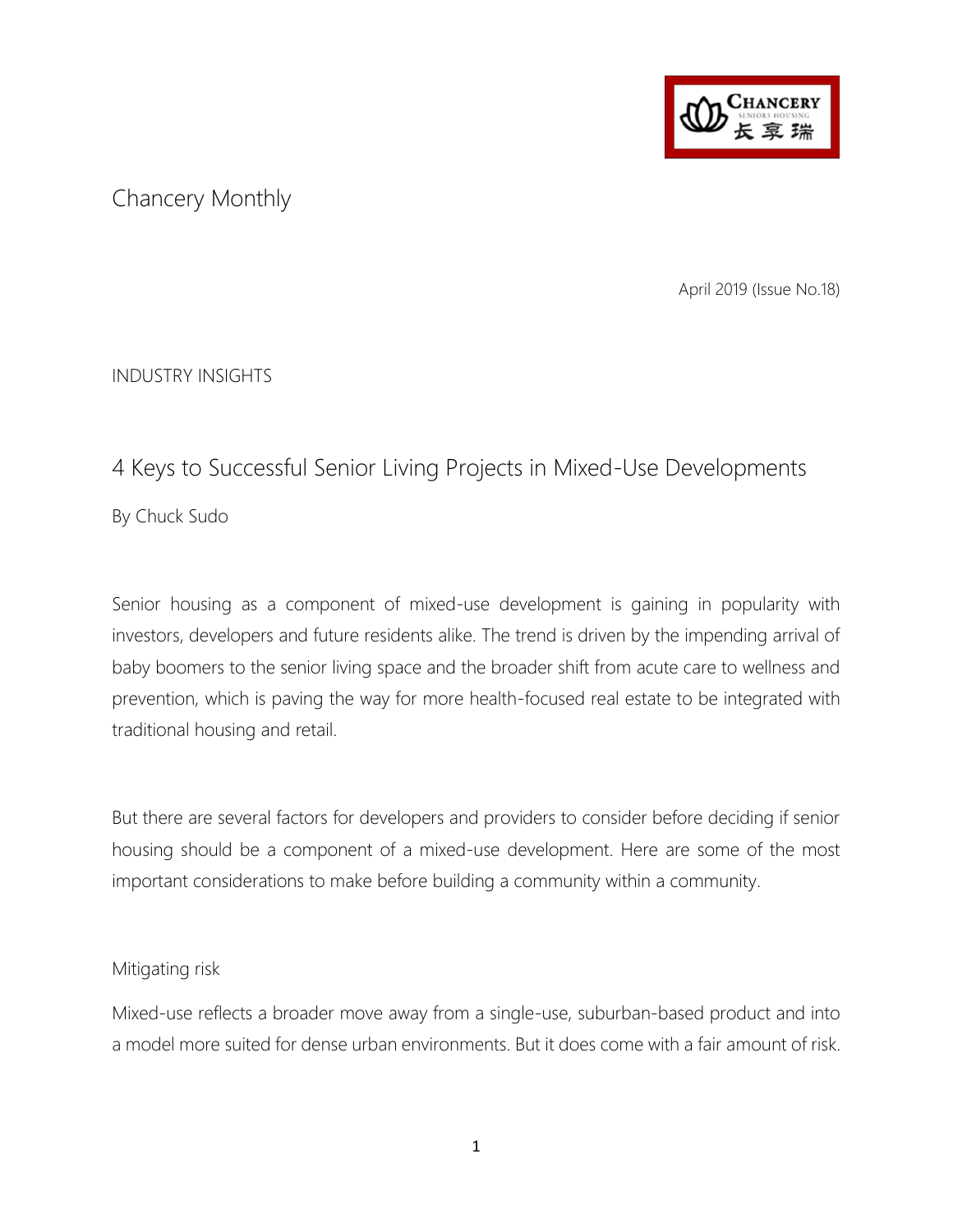

Land, construction labor and materials costs are rising. U.S. non-residential construction starts, paced by mixed-use, increased 4% year-to-year in December 2018 and accounted for nearly 58% of total construction starts, according to the Census Bureau. In the face of such tight margins, a developer looking to build affordable senior living in a mixed-use development, for example, may find itself unable to get a community built. That is where subsidies such as tax credits and incentives become important tools to make a balance sheet work.

"Developers need to be able to leverage the kinds of federal resources a large city has access to," Evergreen Real Estate Group President David Block told Senior Housing News. Chicagobased Evergreen has a specialty in developing and managing affordable senior apartments.

While it is not easy, it is possible to bring more affordable senior housing to mixed-use. Nonprofit Senior Housing Assistance Group (SHAG) is creating senior living communities in two mixed-use centers in the Puget Sound area in the Pacific Northwest. SHAG has an "independent living light" operating model that saves on labor costs by leveraging partnerships with community organizations. Plans call for its mixed-use projects to also be mixed-income, offering rents at different price points.

This is a strategy that can make sense even for more traditional, upscale senior living communities that are part of mixed-use developments. Take Brightview West End, a Brightview Senior Living community that is part of Rockville Town Square in Rockville, Maryland. The top floor of the building has been designated as the "club level," and offers exclusive amenities such as penthouse units and a concierge to handle transportation requests and the like — at a premium price point that helps offset the higher costs that inevitably come with urban development.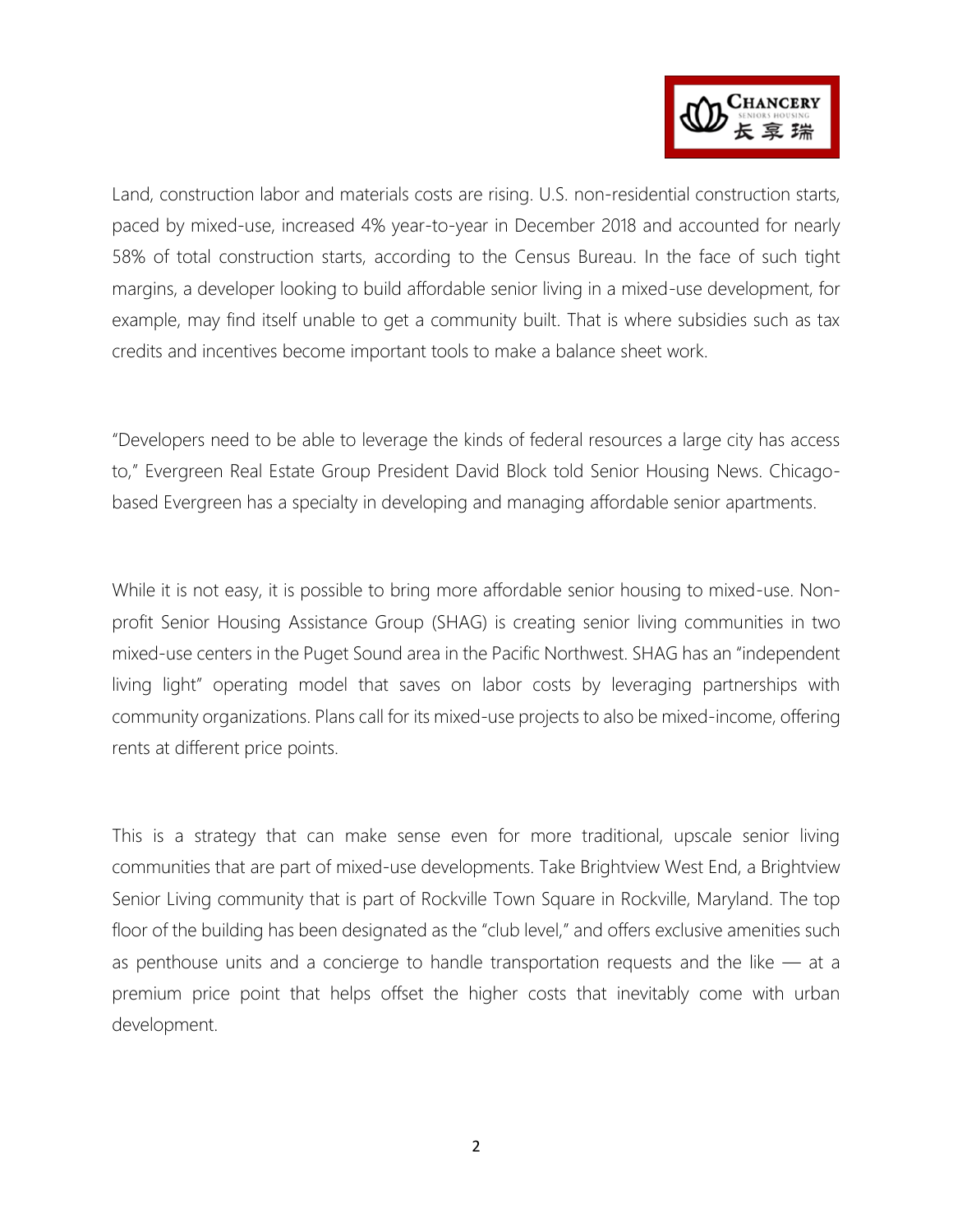

From an investor perspective, having the ability to integrate multiple uses provides risk diversification, should any one real estate product type struggle due to market headwinds. It also allows the development team to invest more in shared amenities that would otherwise be value engineered out of construction.

#### Meeting consumer demand

Part of the risk mitigation is assessing the barriers to entry in a market for gaps between demand and supply, Structured Development Senior Director of Real Estate Development Jeff Berta told SHN. Chicago-based Structured found success building medical office buildings in a former industrial area of Chicago's Lincoln Park neighborhood after the area hospital, Children's Memorial, shut down in 2012. "We recognized there was a market we didn't know about," he said.

Market research is essential for providers to determine if there is lasting, sustainable demand for senior housing near a target site, Jewish Senior Living Group COO Michael Skaff told SHN. The San Francisco-based provider is undertaking a \$140 million expansion and renovation of its campus, including new affordable senior rentals and retail. "It is a trend that I can see rising, and also one that makes a lot of sense for the expensive San Francisco real estate market," he said.

Demand for senior housing in dense urban environments will grow moving forward. The coming wave of boomers have made it clear they want to live in walkable communities, preferably in 24-7 live/work/play environments. Even as new construction starts have contributed to low occupancy rates and oversupply, many urban markets with high barriers to entry urban centers remain under-supplied.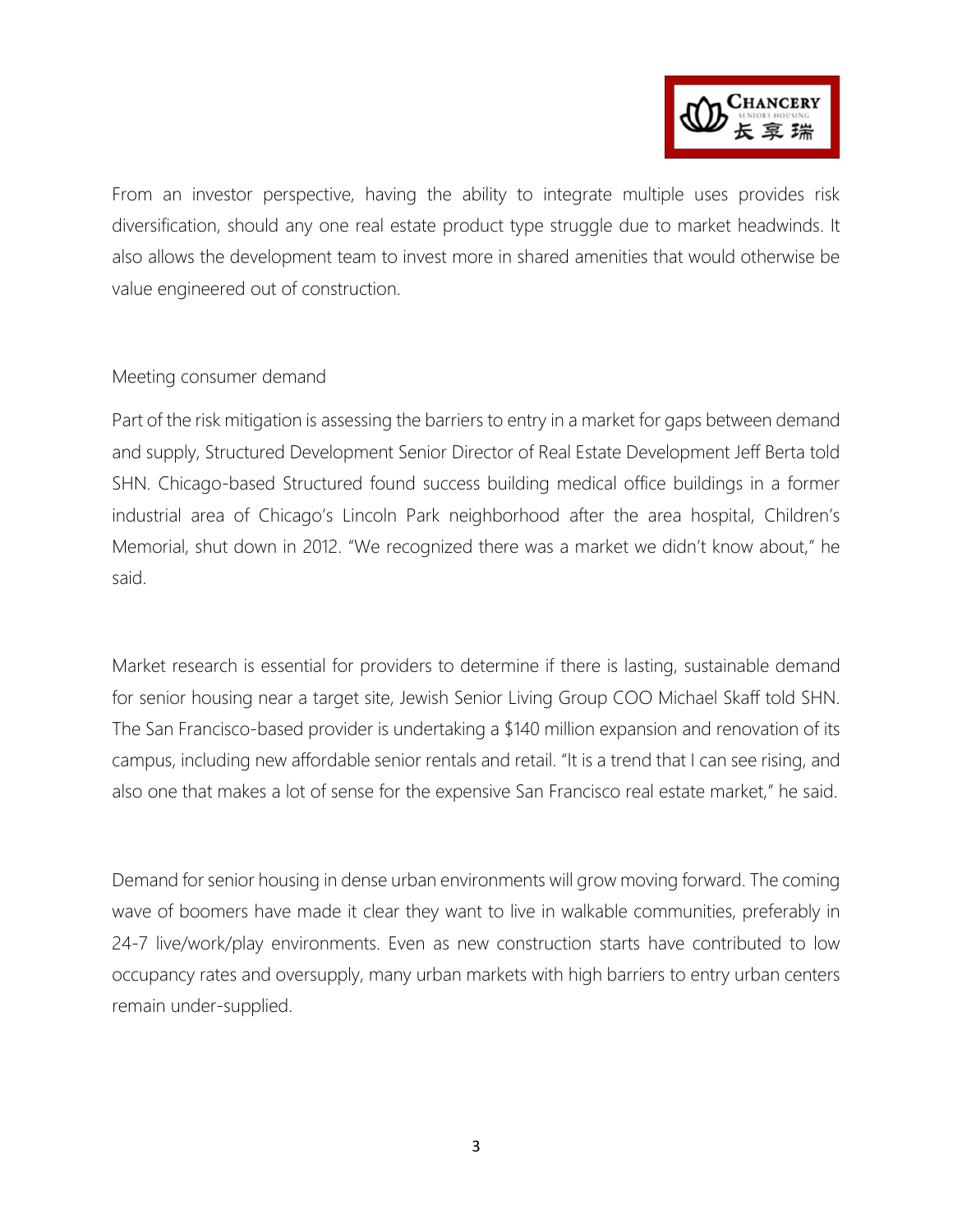

#### Connecting to the surrounding community

The shared amenities within a mixed-use development are the foundation to creating a "community within a community," Belmont Village Senior Living founder and CEO Patricia Will told SHN. Houston-based Belmont Village is actively developing senior living in mixed-use centers, including in Chicago's Lincoln Park neighborhood.

Amenities such as high-traffic retail, fitness, courtyards and greenspace create destination locations within a mixed-use campus, for use by residents and outsiders alike, and lay the groundwork for true intergenerational living.

Central hubs should be designed with complementary programming in mind, Skaff said. Outpatient centers can co-exist with fitness and wellness centers, and continuing education programs.

Another way to become part of the larger community is to forge strategic partnerships with community groups and area businesses. This also helps to market a senior housing community to future residents.

However, as the senior living building opens its doors to the wider community, maintaining proper security measures for residents is paramount, Cynthia Shonaiya, principal at architecture firm Hord Coplan Macht, told SHN. In designing Brightview West End, she and her team had to pay special attention to the parking garage, for example, and install proper electronic locks and key fob entries.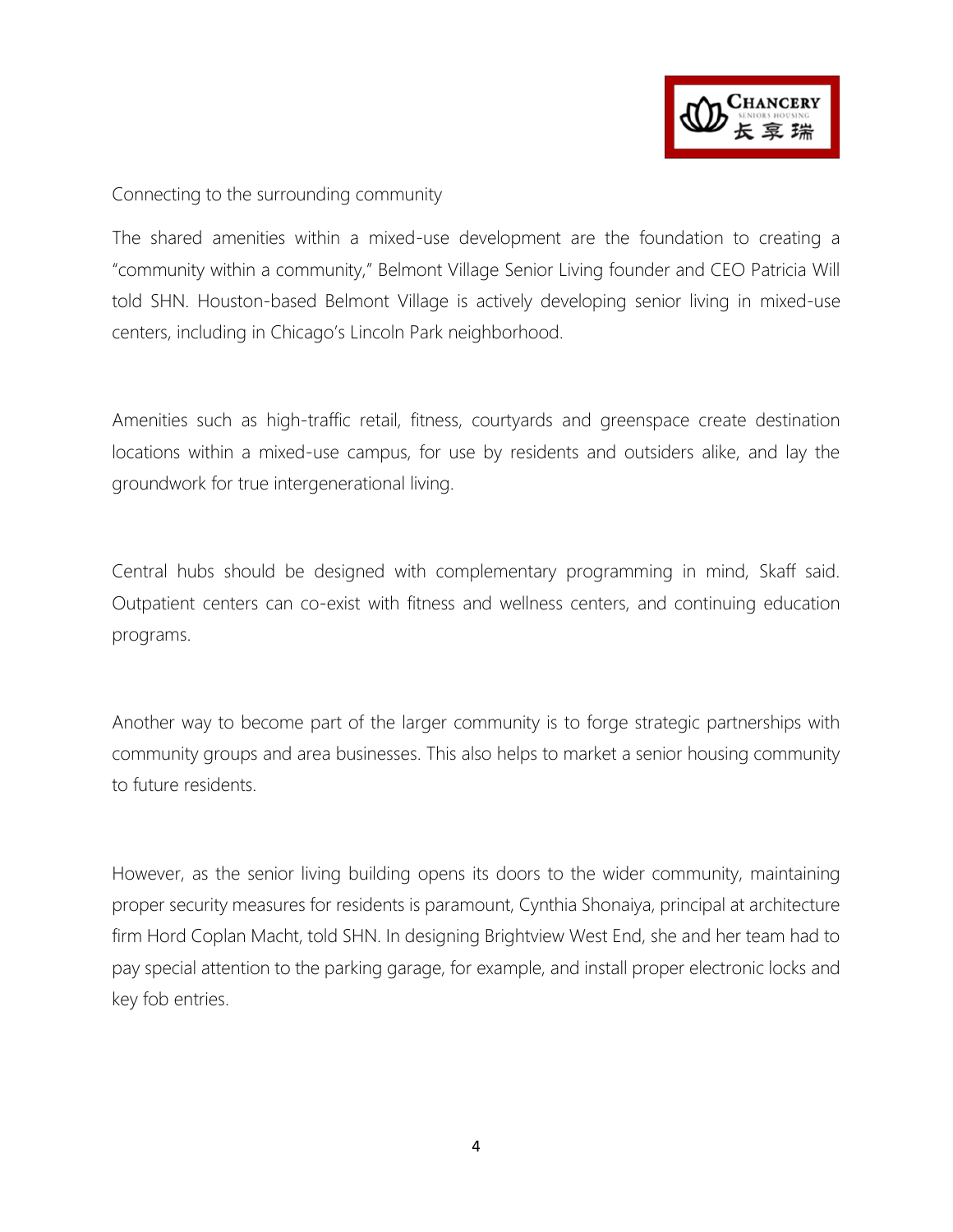

#### Adaptive reuse

The struggles endured by retail real estate are opportunities for senior living providers to fill a gap in mixed-use, Skaff said. Larger retail footprints may be demolished and redeveloped into senior housing.

In dense urban markets, this means retail can be redeveloped into senior housing at a larger scale. This has attracted interest from larger developers and health care real estate investment trusts (REITs).

Toledo, Ohio based REIT Welltower (NYSE: WELL) is redeveloping a former shopping center in Charlotte, North Carolina to include ambulatory care and multifamily. Welltower Chief Investment Officer Shankh Mitra told SHN that senior housing will become a greater component in future mixed-use projects.

Adaptive reuse offers the potential to keep costs down during construction, but it requires detailed planning as the process of converting to mixed-use means fighting what a building was originally built for, SAS Architects & Planners Partner Jim Moyer told SHN.

Original Article

[https://seniorhousingnews.com/2019/04/05/4-keys-to-successful-senior-living-projects-in-mixed-use](https://seniorhousingnews.com/2019/04/05/4-keys-to-successful-senior-living-projects-in-mixed-use-developments/)[developments/](https://seniorhousingnews.com/2019/04/05/4-keys-to-successful-senior-living-projects-in-mixed-use-developments/)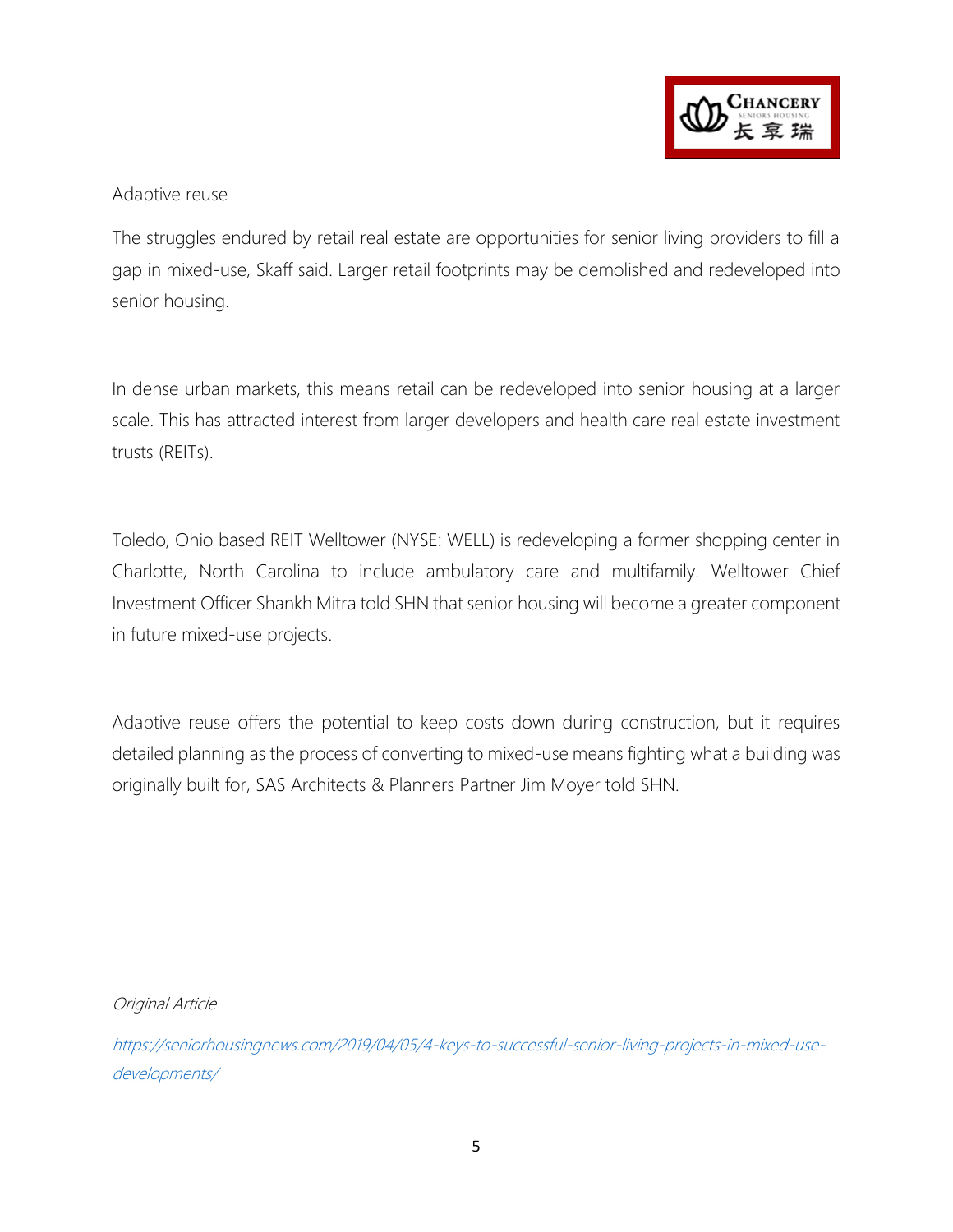

#### CORPORATE NEWS

April 22, Chancery's Chair Steve Suske and CEO Jessica Zhang visited Scarborough Finch campus of Yee Hong Center for Geriatric Care. Dr. Joseph Wong, Yee Hong's founder, Stephen Siu, President of Yee Hong Foundation and Melody Lo, Board Secretary of the Foundation accompanied Chancery team. Yee Hong and Chancery discussed at great length about future cooperation opportunities and proposed the idea of building seniors-friendly apartments. Both parties had strong confidence in the prospects for joint venture.



From left: Stephen Siu, President of Yee Hong Foundation; Steve Suske, Chancery's Chair; Melody Lo, Board Secretary of Yee Hong Foundation; Jessica Zhang, Chancery's CEO; and Dr. Joseph Wong, Founder of Yee Hong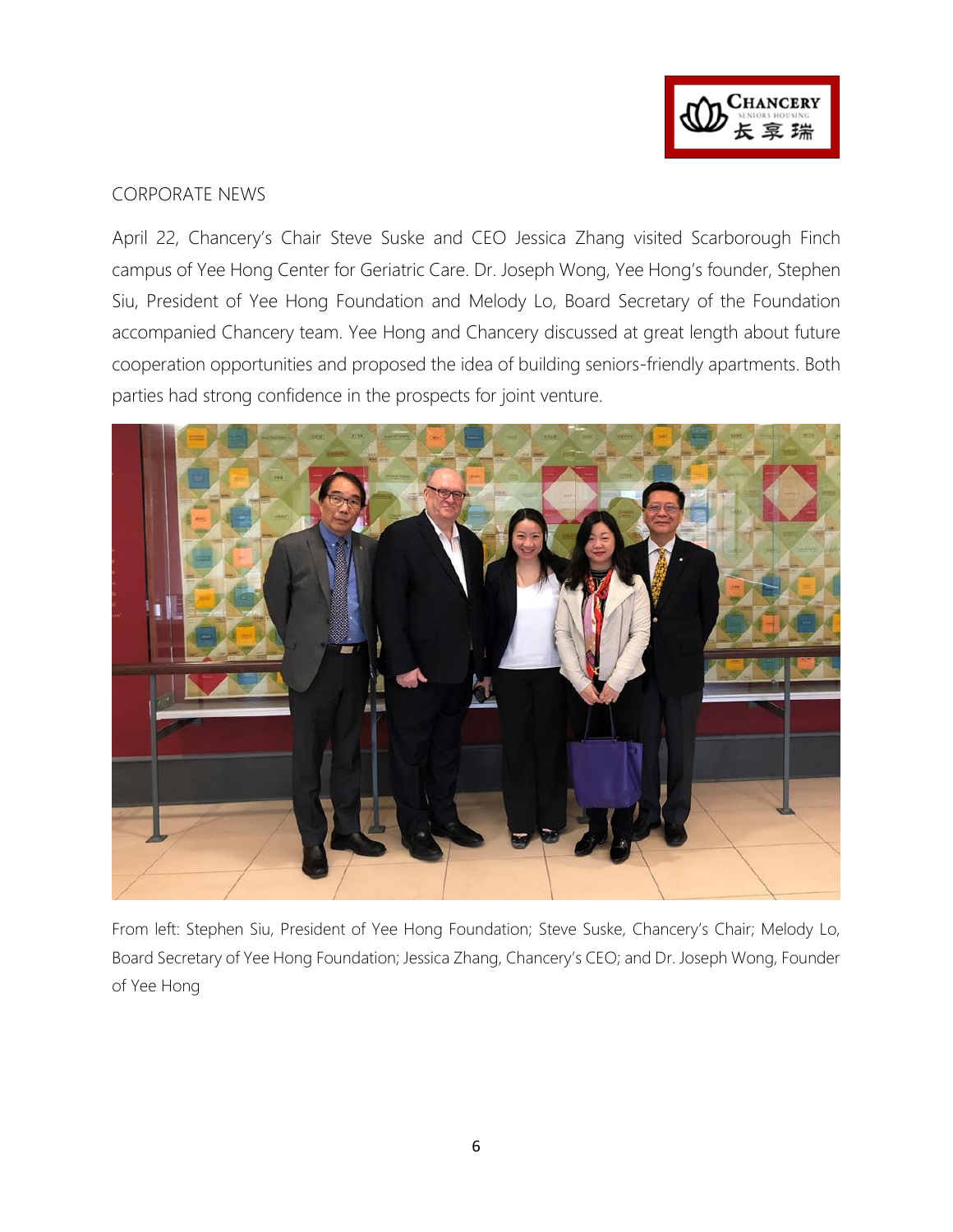

#### PROJECT UPDATE

#### Stony Plain Project Update

Stony Plain Active Adult Lifestyle Community is located just west of Edmonton, Alberta. When complete, the residence will be a 6-storey apartment building with 83 Active Adult Lifestyle Community suites. It will offer In-suite 24-hour emergency call systems, a recreation facility, housekeeping, laundry services, onsite management and maintenance. A main floor of commercial and retail space will provide residents with easy access to amenities such as a doctor's office, pharmacy, bistro or coffee shop.

- We received the Full Building Permit in April 2019!
- The workers have started working on the walls and columns on the main floor and have also roughed in the drainage for the parkade.
- We have received and executed both the senior and mezzanine loan commitment letters and are now working on the PSA of the library with the Town of Stony Plain to clear the path for our first financing draw.
- 38 deposits for the suites have been received to date and the developer will continue with the open houses in the coming season.



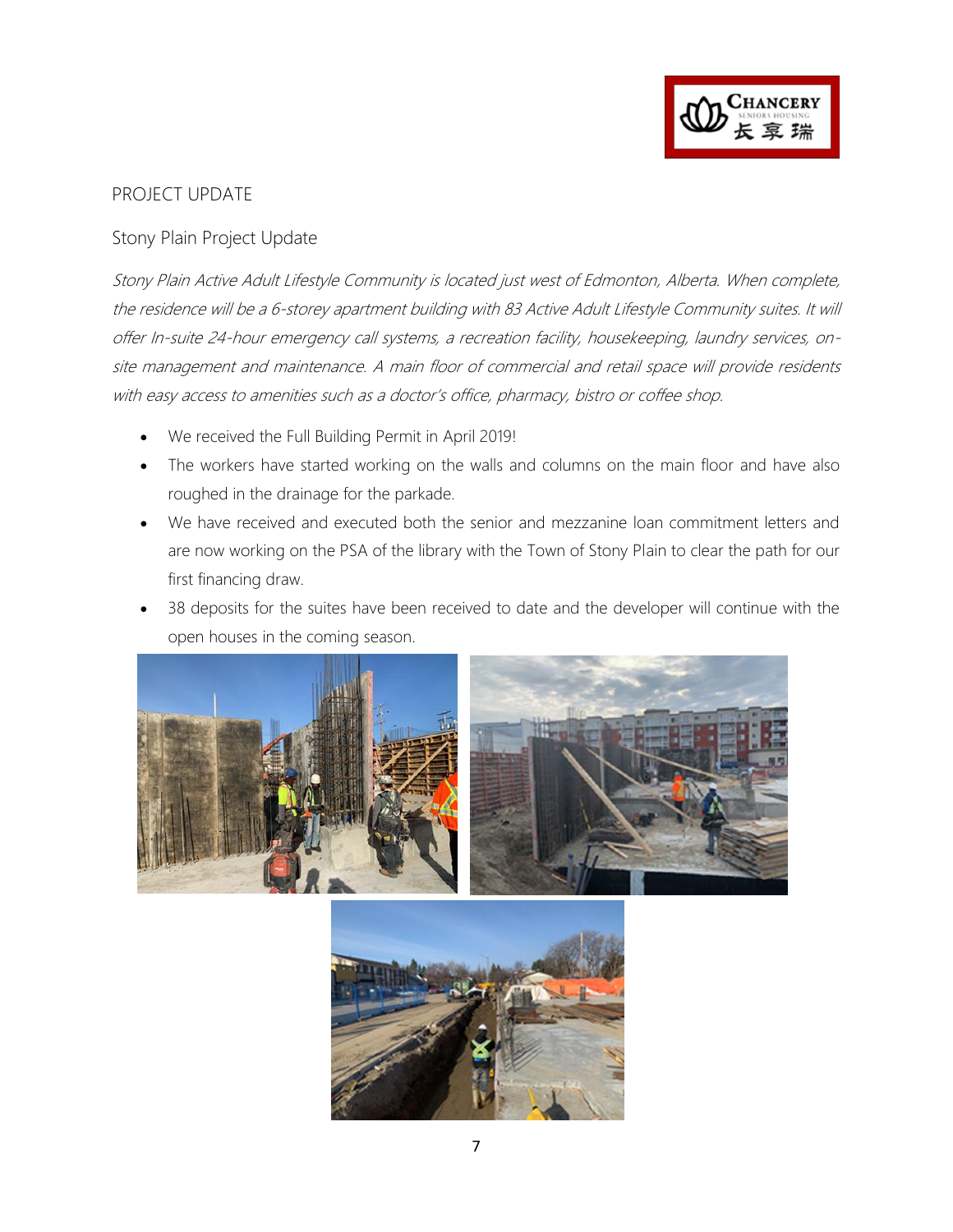

#### Surprise Project Update

Chancery is partnered with long time Suske Capital partner, Avenir Senior Living, in the development of this 32-bed geriatric behavioral hospital in Surprise, Arizona.

The Surprise Behavioral Hospital will benefit from its proximity to Surprise Memory Care, which is located on the adjacent land. The Surprise Memory Care community will provide referrals to the hospital, and the hospital will allow for higher level of care for the existing residents of Surprise Memory Care.

Since January 2019:

- Chancery conducted a successful site tour on February 27, 2019 with some of our investors.
- The hospital held a Ribbon Cutting Ceremony with over 80 guests including the Mayor of Surprise on March 20, 2019!
- The Surveyor completed site inspection on April 9.
- The behavioral hospital received Medicare license on April 23, 2019.